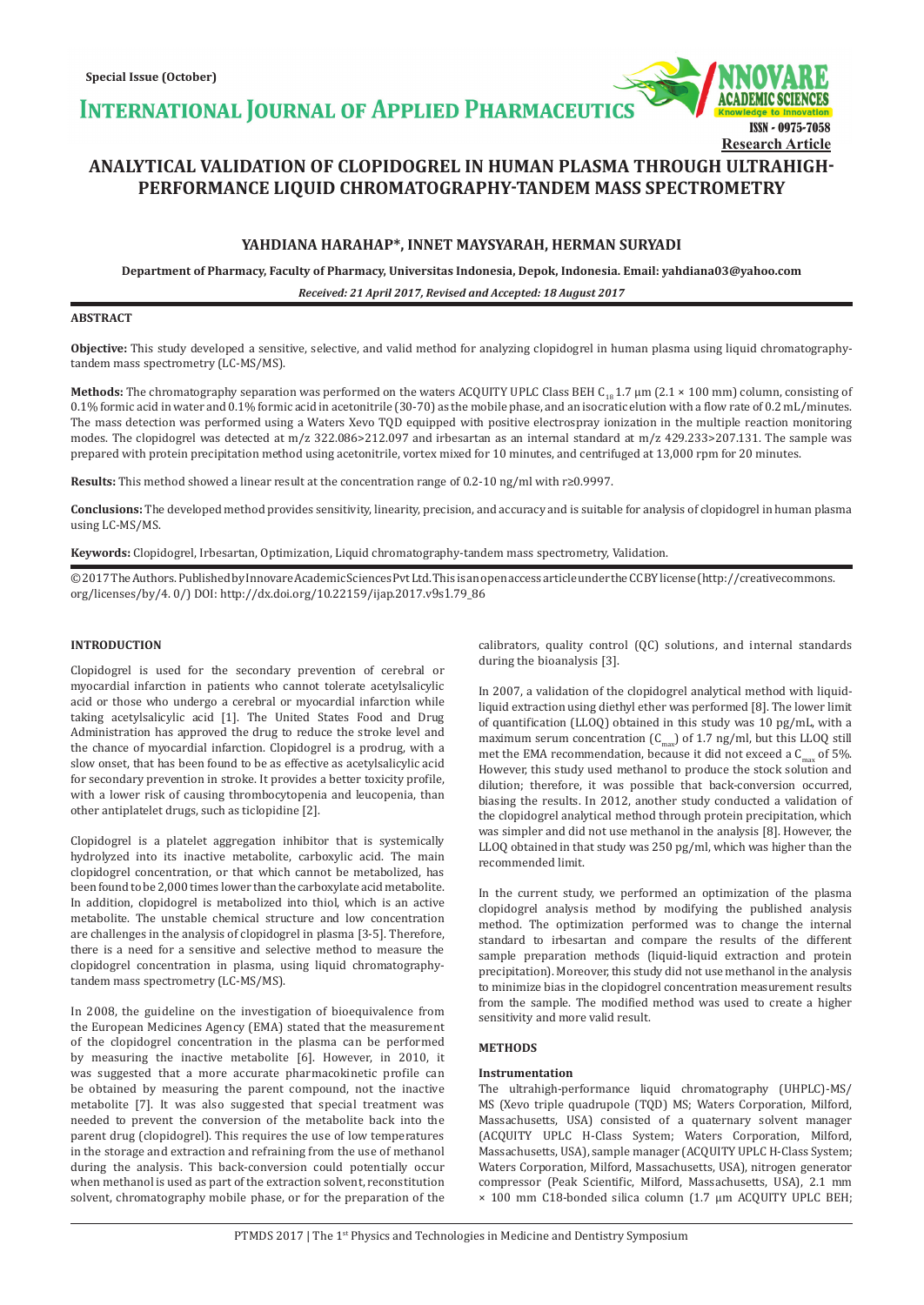Waters Corporation, Milford, Massachusetts, USA), mass analyzer (Xevo TQD Mass Spectrometer; Waters Corporation, Milford, Massachusetts, USA) with an ionization source (Z-Spray; Milford, Massachusetts, USA), data analyzer software (MassLynx Software; Milford, Massachusetts, USA), and computer (Lenovo, Beijing, China).

### **Chemicals**

The clopidogrel hydrogen sulfate (99.7%) was obtained from MSN Laboratories (Telangana, India), the irbesartan was obtained from the Zhejiang Huahai Pharmaceutical Co., Ltd., (Zhejiang, China), and the HPLC grade acetonitrile and formic acid were obtained from Merck (Darmstadt, Germany). All of the water used in this experiment was HPLC grade, prepared using a direct-Q 5 Water Purification System (Millipore, Watford, UK), and filtrated using 0.45 µm membrane filters (Sartorius UK Ltd., Epsom, UK). The plasma was obtained from Indonesian Blood Transfusion Service and stored at −20°C until use.

### **LC-MS/MS method**

The chromatography consisted of an ACQUITY UPLC  $C_{18}$  column (1.7 μm, 100 × 2.1 mm; Waters Corporation, Milford, Massachusetts, USA), using the isocratic elution method with 0.1% formic acid in water and 0.1% formic acid in acetonitrile (30:70) as the mobile phase, a flow rate of 0.2 ml/minutes, and a column temperature of 35°C. The mass detection was performed using the electrospray ionization positive mode of the multiple reaction monitoring types, with an m/z (mass per charge ratio) value of 322.086>212.097 for the clopidogrel (Fig. 1) and 429.233>207.131 for the irbesartan (Fig. 2), and a run time of 5 minutes. The tandem mass spectrometer settings are detailed in Table 1.

# **Stock solutions, calibrators, and control solutions**

The clopidogrel stock solutions were prepared by dissolving an appropriate amount of clopidogrel hydrogen sulfate in acetonitrile to give a final free base concentration of 0.1 mg/ml. The stock solutions were stored at −20°C until use. The calibrators and control solutions were prepared by spiking stock solutions in human plasma. The concentrations of the clopidogrel hydrogen sulfate used to make the calibration curves were 200, 500, 1000, 1500, 5000, 7500, and 10,000 pg/ml. The concentrations of the QC samples were 7.5 ng/ml QC high, 5 ng/ml QC medium, and 1 ng/ml QC low QCL.

# **Preparation of the sample solution**

# *Protein precipitation*

A 250 μL of plasma containing clopidogrel with a concentration of 100 ng/ml was put in a microtube, and then, 20 μL of irbesartan (100 ng/ml concentration) was added. This sample was vortex mixed for 30 seconds. Next, 750 μl of acetonitrile was added to precipitate the protein. This mixture was vortex mixed for 10 minutes and centrifuged for 20 minutes at 13,000 rpm. An aliquot from the centrifugation product was separated into other tube, and then, centrifuged again for 10 minutes at 3,000 rpm. The 300 μl aliquot obtained was separated into clean vials to be analyzed through the LC-MS/MS system.

# *Liquid-liquid extraction*

A 250 μl of plasma containing clopidogrel with a concentration of 100 ng/ml was put in a microtube; then, 20 μl of irbesartan (100 ng/ml concentration) was added. This sample was vortex mixed for 30 seconds. The liquid-liquid extraction was performed by adding organic solvent equivalent to 8 times the amount of the total plasma. This mixture was then vortex mixed for 2 minutes and centrifuged at 3,000 rpm for 15 minutes. Next, 1.5 ml of the organic phase was moved to a test tube and evaporated until dry at 40°C using N<sub>2</sub> gas for 20 minutes. The residue obtained was reconstituted with 100 μl of the mobile phase (0.1% formic acid in water and 0.1% formic acid in acetonitrile,  $50:50$ ,  $v/v$ ), then sonicated for 5 minutes, and vortex mixed for 1 minute. The reconstituted sample was moved into a microtube and centrifuged again for 10 minutes at 3,000 rpm. Then, 10 μl of aliquot



**Fig. 1: Product ion mass spectra of clopidogrel**



**Fig. 2: Product ion mass spectra of irbesartan**

was injected to the LC-MS/MS system. The organic solvents used in this method were ether and dichloromethane. The results obtained from the protein precipitation and liquid-liquid extractions were compared, the optimum extraction method was chosen, and the results were optimized again.

# *Method validation*

After the optimization of the extraction sample, the validation of the analytical method was performed. The bioanalysis of the validation method parameters included the selectivity, carryover, LLOQ, linearity, accuracy and precision, recovery, dilution integrity, matrix effects, and stability. The analytical method validation was performed using control solutions and working solutions.

# **RESULTS AND DISCUSSION**

#### **Plasma preparation**

The liquid-liquid extraction showed a higher response than the protein precipitation method although the contaminant area of the plasma blank was lower in the protein precipitation method. The results showed that the 200 pg/ml concentration in the liquid-liquid extraction using dichloromethane was 3,335 (as the analyte response), while the liquidliquid extraction using ether was 1,179, and the protein precipitation was 131. However, the protein precipitation method was used for the extraction in the final experiment because the liquid-liquid extraction required a longer time and produced a higher amount of contaminant, resulting in a more complicated validation method and a biased result. The analytical method using protein precipitation was found to be easier and faster and produced a lower amount of contamination. The protein precipitation method was then optimized. The optimum preparation method was found by adding 750 μl of acetonitrile to the plasma sample, then vortex mixing it for 10 minutes and stirring it with centrifugation for 20 minutes.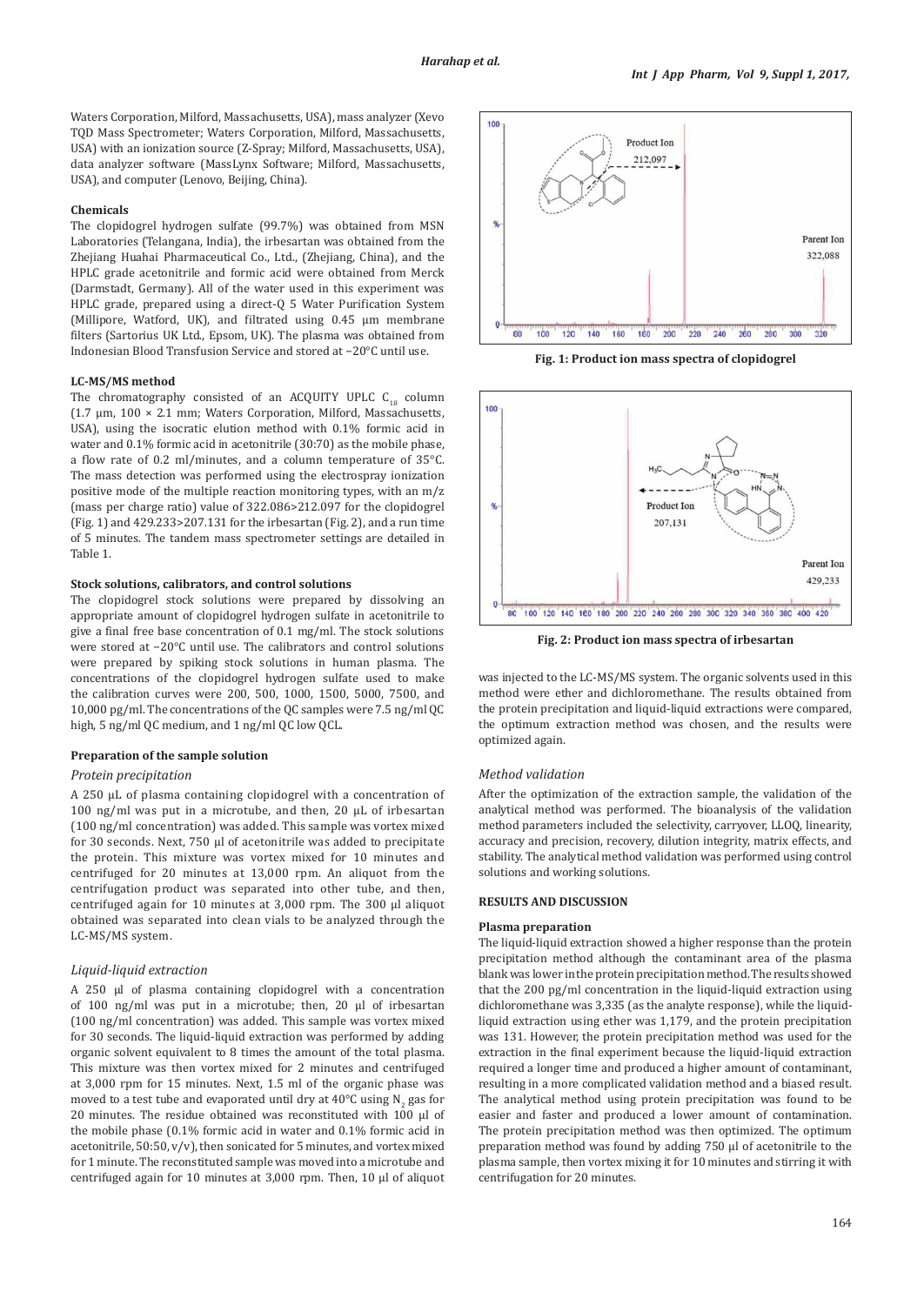# **LLOQ measurement**

According to the analysis performed by Karaźniewicz-Łada in 2012, the LLOQ obtained from the protein precipitation extraction method was 250 pg/ml [8]. In this study, the concentration used to obtain the LLOQ was 200 pg/ml. The LLOQ obtained from the concentration of 200 pg/ml resulted in 14.8-18.57% as the relative error (%RE) values and 1.35% as the relative standard deviation (%RSD). According to the 2011 EMA Guideline on Bioanalytical Method Validation, the LLOQ value obtained should not exceed 5% of the  $C_{\text{max}}$  value. The  $C_{\text{max}}$  value of the 75 mg clopidogrel tablet was 2.1 ng/mL; therefore, the LLOO should not exceed 105 pg/mL. This method did not meet the requirement; however, the LLOQ obtained was lower than that in the study by Karaźniewicz-Ładaz [9].

## **Calibration curve**

The calibration curve ranged from 200 pg/ml to 10,000 pg/ml. The calibration curve included the plasma blank (plasma without analyte or internal standard), zero plasma (plasma with internal standard), and non-zero plasma (plasma with analyte and internal standard) at 7 concentrations (200, 500, 1000, 1500, 5000, 7500, and 10,000 pg/ml). The calibration curve showed a linear regression using the following formula: y=0.0001+0.004x. The correlation value and %RE met the requirements of not more than ±15% for the concentration (without the LLOQ) and not more than ±20% for the LLOQ concentration. The average correlation coefficient was 0.9996.

#### **Accuracy, precision, and recovery**

The accuracy was performed to determine the proximity of the measurement result to the true amount of clopidogrel, which was expressed through the %RE. The precision was tested to determine the repeatability of the result obtained in this analysis, which was expressed through the %RSD. The %RE values obtained from the

intraday accuracy test for the LLOQ concentration were 14.81-18.58%, and they were −13.65-9.24% from the other concentrations. For the intraday precision, the %RSD value obtained was 1.36% for the LLOQ, 3.92% for the low concentration, 9.69% for the medium concentration, and 5.94% for the high concentration. For the interday accuracy test for the clopidogrel, the %RE values obtained for the LLOQ concentration were −14.00-18.58%, and they were −13.65-9.24% for the other concentrations. For the interday precision test, the %RSD value obtained was 10.72% for the LLOQ, 7.07 for the low concentration, 7.09% for the medium concentration, and 4.42% for the high concentration. These results showed that the analytical method used met the requirements for intra- and inter-day accuracy and precision (Table 2). The recovery test for this analytical method was performed relatively, with the use of low, medium, and high concentrations. The relative recovery values obtained from the clopidogrel in the low, medium, and high concentrations were 86.48-102.95%, 86.25-103.6%, and 93.6-102.55%, respectively.





**Table 1: Mass spectrometer settings for the analytical method**

| Compound                  | Fragmentation ion $(m/z)$          | Capillary voltage (kV) | Desolvation temperature (°C) | Cone (V) | Collision (V) |
|---------------------------|------------------------------------|------------------------|------------------------------|----------|---------------|
| Clopidogrel<br>Irbesartan | 322.086>212.097<br>429.233>207.131 | ل. د                   | 800                          | 38       | 26            |

| Concentration (pg/mL) | Day 1                            |          |         | Day 2                              |          |      | Day 3                       |         |         |
|-----------------------|----------------------------------|----------|---------|------------------------------------|----------|------|-----------------------------|---------|---------|
|                       | <b>Measured</b><br>value (pg/mL) | %RE      | $%$ RSD | <b>Measured</b><br>value $(pg/mL)$ | %RE      | %RSD | Measured<br>value $(pg/mL)$ | %RE     | $%$ RSD |
| 200 (LLOQ)            | 230.08                           | 15.04    | 1.35    | 178.99                             | $-10.50$ | 8.09 | 220.79                      | 10.40   | 7.13    |
|                       | 234.48                           | 17.23    |         | 172.00                             | $-14.00$ |      | 192.30                      | $-3.85$ |         |
|                       | 237.15                           | 18.58    |         | 203.32                             | 1.66     |      | 200.79                      | 0.39    |         |
|                       | 232.03                           | 16.01    |         | 203.14                             | 1.57     |      | 225.18                      | 12.59   |         |
|                       | 229.60                           | 14.81    |         | 177.03                             | $-11.48$ |      | 224.60                      | 12.30   |         |
| %RSD interday=10.72   |                                  |          |         |                                    |          |      |                             |         |         |
| 1,000 (QCL)           | 936.26                           | $-6.37$  | 3.91    | 864.77                             | $-13.52$ | 4.39 | 930.72                      | $-6.93$ | 5.74    |
|                       | 979.20                           | $-2.08$  |         | 876.70                             | $-12.33$ |      | 1059.39                     | 5.94    |         |
|                       | 1028.53                          | 2.85     |         | 881.20                             | $-11.88$ |      | 989.99                      | $-1.00$ |         |
|                       | 1029.27                          | 2.93     |         | 887.47                             | $-11.25$ |      | 1076.16                     | 7.62    |         |
|                       | 986.42                           | $-1.36$  |         | 963.35                             | $-3.66$  |      | 1006.12                     | 0.61    |         |
| %RSD interday=7.07    |                                  |          |         |                                    |          |      |                             |         |         |
| 5,000 (QCM)           | 4929.81                          | $-1.40$  | 9.69    | 5279.90                            | 5.60     | 3.09 | 5146.15                     | 2.92    | 4.10    |
|                       | 5449.11                          | 8.98     |         | 5453.03                            | 9.06     |      | 4838.69                     | $-3.23$ |         |
|                       | 4422.43                          | $-11.55$ |         | 5034.94                            | 0.70     |      | 5180.03                     | 3.60    |         |
|                       | 4579.13                          | $-8.42$  |         | 5115.57                            | 2.31     |      | 5403.74                     | 8.07    |         |
|                       | 4317.36                          | $-13.65$ |         | 5259.97                            | 5.20     |      | 5008.43                     | 0.17    |         |
| %RSD interday=7.09    |                                  |          |         |                                    |          |      |                             |         |         |
| 7,500 (QCH)           | 733.41                           | $-2.21$  | 5.94    | 8189.70                            | 9.20     | 3.87 | 7559.99                     | 0.80    | 4.00    |
|                       | 7077.48                          | $-5.63$  |         | 7503.51                            | 0.05     |      | 7991.97                     | 6.56    |         |
|                       | 7969.32                          | 6.26     |         | 7691.52                            | 2.55     |      | 7984.06                     | 6.45    |         |
|                       | 7651.44                          | 2.02     |         | 7443.02                            | $-0.76$  |      | 8057.02                     | 7.43    |         |
|                       | 8192.68                          | 9.24     |         | 7596.15                            | 1.28     |      | 7359.58                     | $-1.87$ |         |
| %RSD interday=4.42    |                                  |          |         |                                    |          |      |                             |         |         |

**Table 2: Intra- and inter-day precision and accuracy**

LLOQ: Lower limit of quantification, QC: Quality control, QCL: Quality control low, QCM: Quality control medium, QCH: Quality control high, RSD: Relative standard deviation, RE: Relative error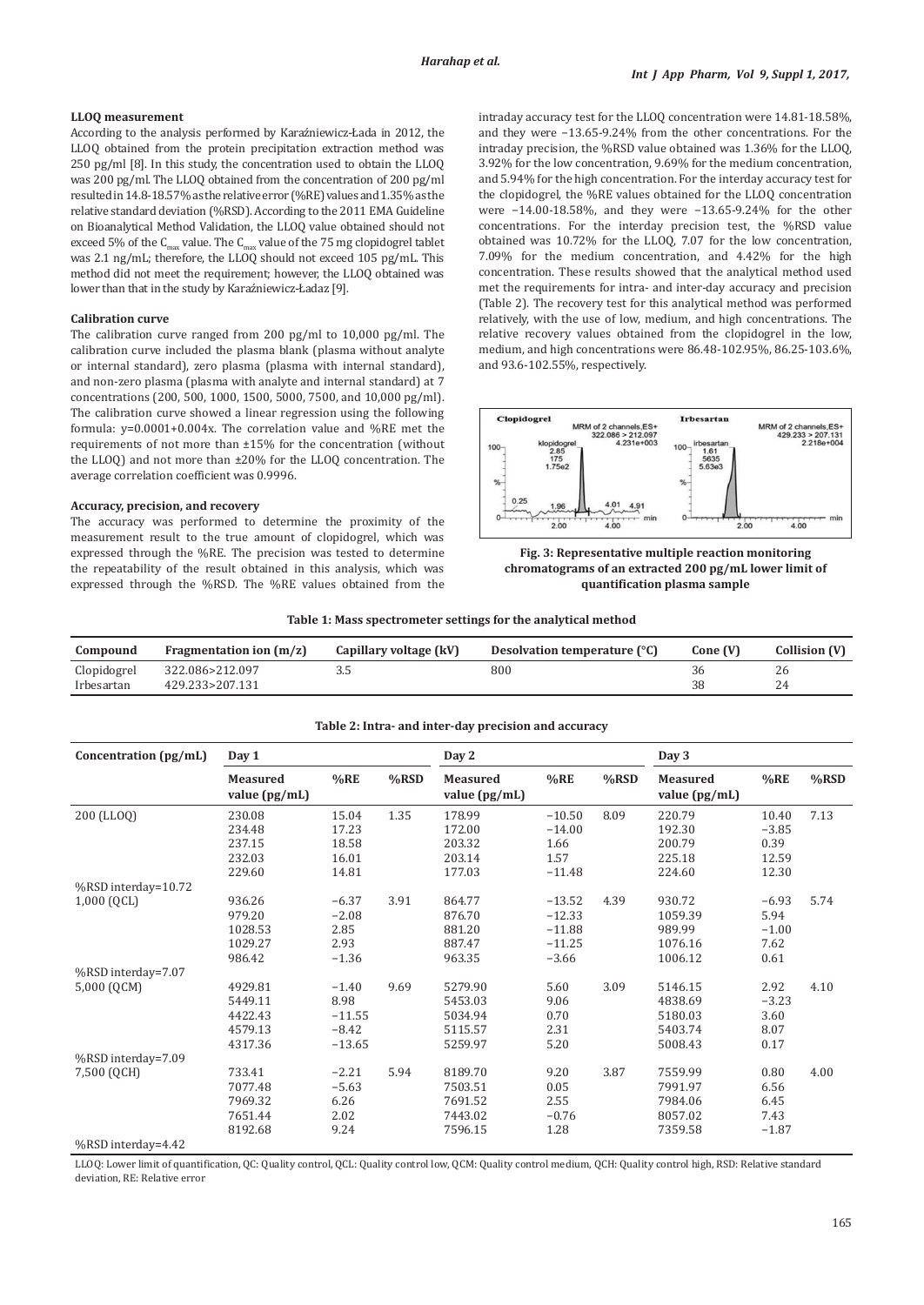

**Fig. 4: Representative multiple reaction monitoring chromatograms of the plasma blank**

# **Selectivity test**

The selectivity test was performed to measure the ability of the analytical method to differentiate and quantitatively measure an analyte in a biological matrix. The selectivity was measured using the %RSD and %RE. According to the study results, the %RSD of the clopidogrel was 4.63%, with %RE values of 5.35-18.70%, which still met the requirements. In addition, the chromatogram from the plasma blank did not show any interference from the endogenous compounds in the plasma samples obtained from the six individual donors, thus meeting the selectivity requirements (Figs. 3 and 4).

#### **Carryover**

This study was performed to measure whether the residues of the analyte and internal standard were carried over to the plasma blank after the injection of the highest concentration (upper limit of quantitation or ULOQ). The carryover result from the clopidogrel retention time was not more than 12.76%, with an average of 5.835%. As the internal standard, the carryover result from the irbesartan retention time was not more than 0.828%, with an average of 0.733%.

#### **Dilution integrity**

This test was performed to assess the dilution process used for the analysis, which did not affect the accuracy and precision of the results. In this study, the %RE values obtained from the intraday test for the 1:2 dilution were 0.03-4.37%, with a %RSD of 1.86%; for the 1:4 dilution, the %RE values were −5.14-0.07%, with a %RSD of 1.99%. The %RE values obtained from the interday test for the one-half dilution were 7.008-0.03%, with a %RSD of 2.15%; for the 1:4 dilution, the %RE values obtained were −6.95-7.81%, with a %RSD of 3.78%.

### **Stability test**

The stability data showed that the clopidogrel and irbesartan were stable for at least 30 days in the acetonitrile stock solutions stored at −20°C, as concluded from the %RE values (−0.07%-1.34%). The results of the stability test of the analytes in the samples during storage for 24 hrs using the autosampler were within the %RE range required (−5.9- 1.12%). The stability of the analytes in the plasma samples during storage at room temperature for 24 hrs was expressed by the %RE values (−8.66-9.24%). The %RE values obtained from the long-term stability study were −3.16-9.24%. This proved that the analytes were stable in the plasma samples during the 10 days, they were stored in the freezer at −20°C. Moreover, the analytes were proven to be stable in the plasma samples after three freeze-thaw cycles, as demonstrated by the %RE values obtained (−8.79-9.24%).

### **Matrix effect**

According to the experiment performed, the matrix factor value obtained for the QCL was 101.376%, meaning that at this concentration, there was ions enhancement, although not significantly, the value was near 100% [10-13]. The matrix factor value obtained in the high concentration was 85.053%, meaning that there was ions suppression [14,15]. The internal standard matrix factor value was 99.463%, meaning that there was a slight decrease in the ions. However, the percentage of RSD values of the matrix factor for the analyte and internal standard still met the criterion (<15%).

#### **CONCLUSION**

The analytical method developed in this research can be used to analyze the clopidogrel concentration in the plasma. It met the validation requirements according to 2011 EMA Guideline on Bioanalytical Method Validation with regard to the selectivity, accuracy, precision, carryover, linearity, matrix effect, dilution integrity, and stability.

# **REFERENCES**

- 1. Dipiro JT, Talbert RL, Yee GC, Matzke GR, Wells BG, Posey LM. Pharmacotherapy A Pathophysiologic Approach. 3rd ed. New York: The McGraw-Hill Companies. Inc.; 2008.
- 2. Brunton LL, Chabner B, Knollmann BC, editors. Goodman & Gilman's the Pharmacological Basis of Therapeutics. New York: McGraw-Hill Medical; 2011.
- 3. Robinson A, Hillis J, Neal C, Leary AC. The validation of a bio analytical method for the determination of clopidogrel in human plasma. J Chromatogr B Analyt Technol Biomed Life Sci 2007;848(2):344-54.
- 4. Nirogi RV, Kandikere VN, Shukla M, Mudigonda K, Maurya S, Boosi R. Quantification of clopidogrel in human plasma by sensitive liquid chromatography/tandem mass spectrometry. Rapid Commun Mass Spectrom 2006;20(11):1695-700.
- 5. Shin BS, Yoo SD. Determination of clopidogrel in human plasma by liquid chromatography/tandem mass spectrometry: Application to a clinical pharmacokinetic study. Biomed Chromatogr 2007;21(9):883-9.
- 6. European Medicines Agency. CHMP efficacy working party therapeutic subgroup on pharmacokinetics (EWP-PK). Guideline on the Investigation of Bioequivalence (Draft). London: An Agency of the European Union; 2008.
- 7. European Medicines Agency. CHMP efficacy working party therapeutic subgroup on pharmacokinetics (EWP-PK). Guideline on the Investigation of Bioequivalence. London: An Agency of the European Union; 2010.
- 8. Food and Drug Administration. Guidance for Industry: Bioanalytical Method Validation. United States of America: Department of Health and Human Services; 2013.
- 9. Karazniewicz-Lada M, Danielak D, Tezyk A, Zaba C, Tuffal G, Glówka F. HPLC-MS/MS method for the simultaneous determination of clopidogrel, its carboxylic acid metabolite and derivatized isomers of thiol metabolite in clinical samples. J Chromatogr B Analyt Technol Biomed Life Sci 2012;911:105-2.
- 10. Kruve A, Leito I. Comparison of different methods aiming to account for/overcome matrix effects in LC/ESI/MS on the example of pesticide analyses. Anal Methods 2013;5:3035-44.
- 11. Henriques ST, Castanho MA. Environmental factors that enhance the action of the cell penetrating peptide pep-1 a spectroscopic study using lipidic vesicles. Biochim Biophys Acta 2005;1669(2):75-86.
- 12. Marangon E, Posocco B, Mazzega E, Toffoli G. Development and validation of a high-performance liquid chromatography-tandem mass spectrometry method for the simultaneous determination of irinotecan and its main metabolites in human plasma and its application in a clinical pharmacokinetic study. PLoS One 2015;10(2):e0118194.